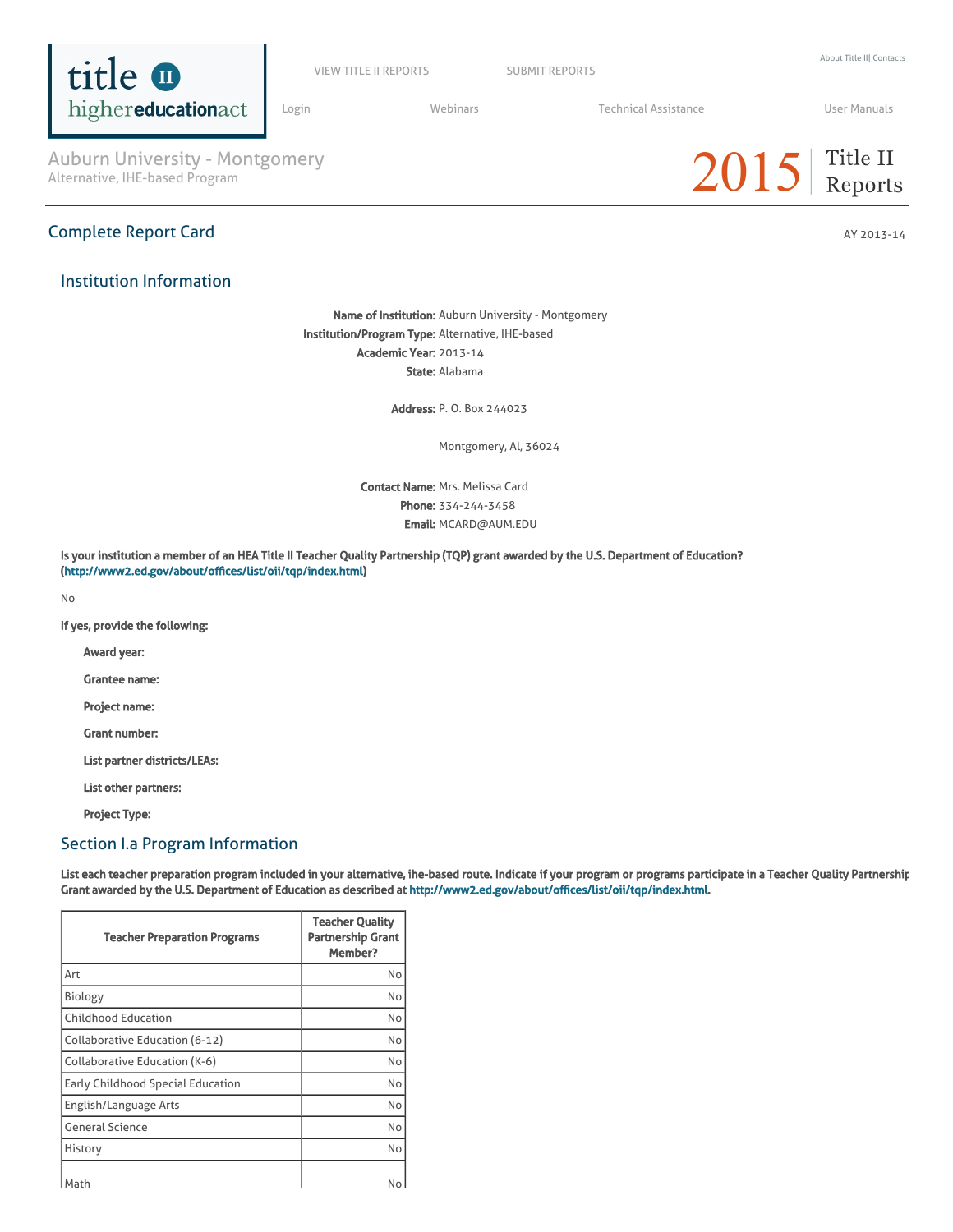| Total number of teacher preparation programs: 12 |  |
|--------------------------------------------------|--|
| Social Science                                   |  |
| <b>Physical Education</b>                        |  |
|                                                  |  |

## Section I.b Admissions

Indicate when students are formally admitted into your initial teacher certification program: Postgraduate prior to completing 5 approved program courses

Does your initial teacher certification program conditionally admit students? Yes

Provide a link to your website where additional information about admissions requirements can be found: http://www.aum.edu/admissions/admissions-requirements

Please provide any additional comments about or exceptions to the admissions information provided above:

## Section I.b Undergraduate Requirements

Please provide the following information about your teacher preparation program's entry and exit requirements. [\(§205\(a\)\(1\)\(C\)\(i\)](http://frwebgate.access.gpo.gov/cgi-bin/getdoc.cgi?dbname=110_cong_public_laws&docid=f:publ315.110.pdf))

Are there initial teacher certification programs at the undergraduate level?

No

If yes, for each element listed below, indicate if it is required for admission into or exit from any of your teacher preparation program(s) at the Undergraduate level.

| <b>Element</b>                                                          | <b>Required for Entry</b> | <b>Required for Exit</b> |
|-------------------------------------------------------------------------|---------------------------|--------------------------|
| Transcript                                                              | Data not reported         | Data not reported        |
| Fingerprint check                                                       | Data not reported         | Data not reported        |
| <b>Background check</b>                                                 | Data not reported         | Data not reported        |
| Minimum number of courses/credits/semester hours completed              | Data not reported         | Data not reported        |
| Minimum GPA                                                             | Data not reported         | Data not reported        |
| Minimum GPA in content area coursework                                  | Data not reported         | Data not reported        |
| Minimum GPA in professional education coursework                        | Data not reported         | Data not reported        |
| Minimum ACT score                                                       | Data not reported         | Data not reported        |
| Minimum SAT score                                                       | Data not reported         | Data not reported        |
| Minimum basic skills test score                                         | Data not reported         | Data not reported        |
| Subject area/academic content test or other subject matter verification | Data not reported         | Data not reported        |
| Recommendation(s)                                                       | Data not reported         | Data not reported        |
| Essay or personal statement                                             | Data not reported         | Data not reported        |
| Interview                                                               | Data not reported         | Data not reported        |
| Otherpersonality test                                                   | Data not reported         | Data not reported        |

What is the minimum GPA required for admission into the program?

What was the median GPA of individuals accepted into the program in academic year 2013-14

What is the minimum GPA required for completing the program?

What was the median GPA of individuals completing the program in academic year 2013-14

Please provide any additional comments about the information provided above:

# Section I.b Postgraduate Requirements

Please provide the following information about your teacher preparation program's entry and exit requirements. [\(§205\(a\)\(1\)\(C\)\(i\)](http://frwebgate.access.gpo.gov/cgi-bin/getdoc.cgi?dbname=110_cong_public_laws&docid=f:publ315.110.pdf))

Are there initial teacher certification programs at the postgraduate level?

Yes

If yes, for each element listed below, indicate if it is required for admission into or exit from any of your teacher preparation program(s) at the Postgraduate level.

| <b>Element</b>    | Required for Entry Required for Exit |     |
|-------------------|--------------------------------------|-----|
| Transcript        | Yes                                  | Yes |
| Fingerprint check | Yes                                  | Yes |
| Background check  | Yes                                  | Yes |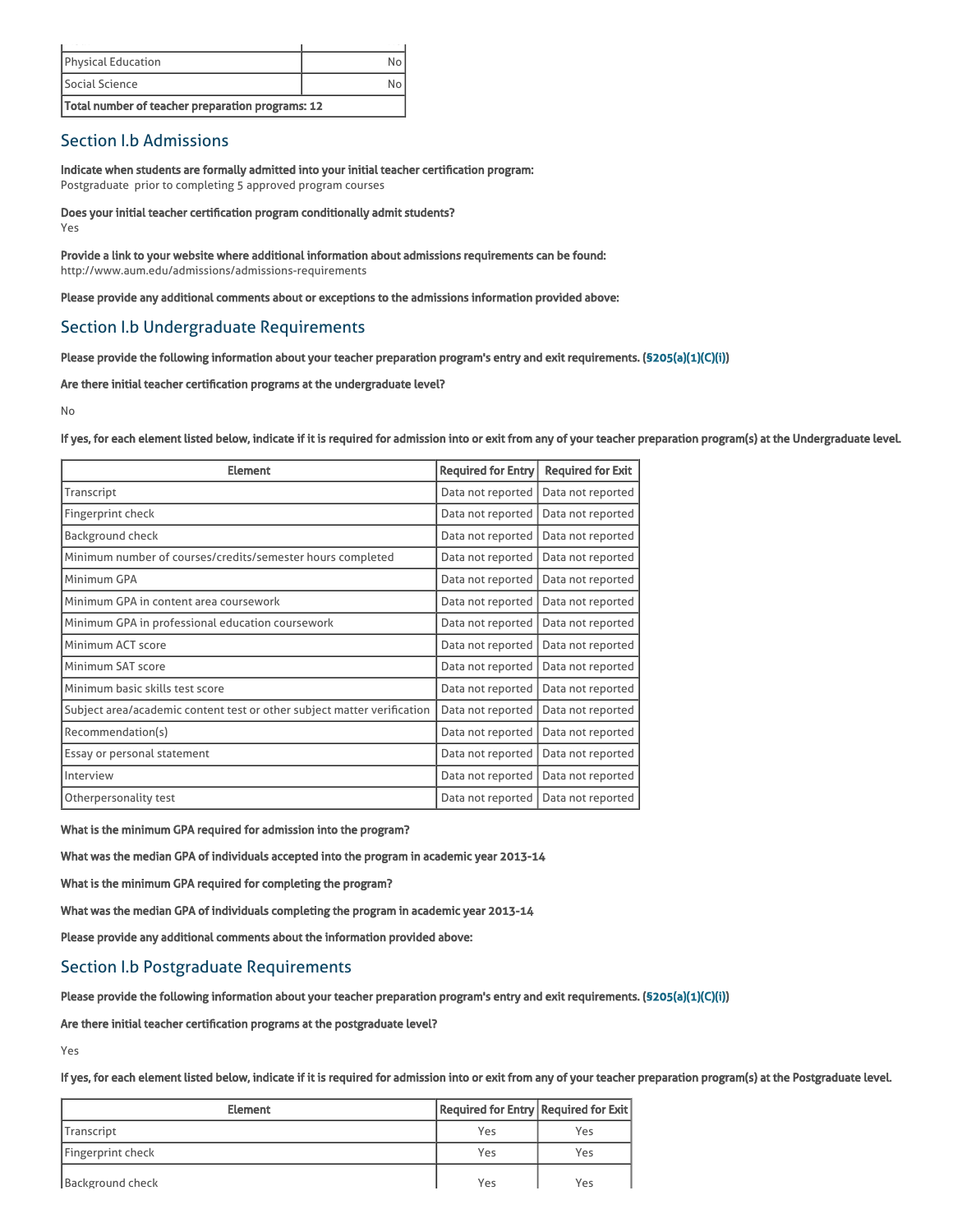| Minimum number of courses/credits/semester hours completed              | Yes | Yes |
|-------------------------------------------------------------------------|-----|-----|
| Minimum GPA                                                             | Yes | Yes |
| Minimum GPA in content area coursework                                  | No  | Yes |
| Minimum GPA in professional education coursework                        | Yes | Yes |
| Minimum ACT score                                                       | No  | No  |
| Minimum SAT score                                                       | No  | No  |
| Minimum basic skills test score                                         | Yes | Yes |
| Subject area/academic content test or other subject matter verification | No  | Yes |
| Recommendation(s)                                                       | No  | No  |
| Essay or personal statement                                             | No  | No  |
| Interview                                                               | No  | No  |
| Other                                                                   | No  | No  |

What is the minimum GPA required for admission into the program?

2.5

What was the median GPA of individuals accepted into the program in academic year 2013-14

3.44

What is the minimum GPA required for completing the program?

3

What was the median GPA of individuals completing the program in academic year 2013-14

3.56

Please provide any additional comments about the information provided above:

## Section I.c Enrollment

Provide the number of students in the teacher preparation program in the following categories. Note that you must report on the number of students by ethnicity and race separately. Individuals who are non-Hispanic/Latino will be reported in one of the race categories. Also note that individuals can belong to one or more racial groups, so the sum of the members of each racial category may not necessarily add up to the total number of students enrolled.

For the purpose of Title II reporting, an enrolled student is defined as a student who has been admitted to a teacher preparation program, but who has not completed the program during the academic year being reported. An individual who completed the program during the academic year being reported is counted as a program completer and not an enrolled student.

[Additional](https://title2.ed.gov/Public/TA/Race_ethnicity.pdf) guidance on reporting race and ethnicity data.

| Total number of students enrolled in 2013-14:          |       |
|--------------------------------------------------------|-------|
| Unduplicated number of males enrolled in 2013-14:      | $111$ |
| Unduplicated number of females enrolled in 2013-14: 21 |       |

| 2013-14                                    | Number enrolled |
|--------------------------------------------|-----------------|
| Ethnicity                                  |                 |
| Hispanic/Latino of any race:               | 2               |
| Race                                       |                 |
| American Indian or Alaska Native:          | U               |
| Asian:                                     |                 |
| <b>Black or African American:</b>          | 5               |
| Native Hawaiian or Other Pacific Islander: |                 |
| White:                                     | 17              |
| Two or more races:                         |                 |

# Section I.d Supervised Clinical Experience

#### Provide the following information about supervised clinical experience in 2013-14.

| Average number of clock hours of supervised clinical experience required prior to student teaching | 205 |
|----------------------------------------------------------------------------------------------------|-----|
| Average number of clock hours required for student teaching                                        | 560 |
| Average number of clock hours required for mentoring/induction support                             |     |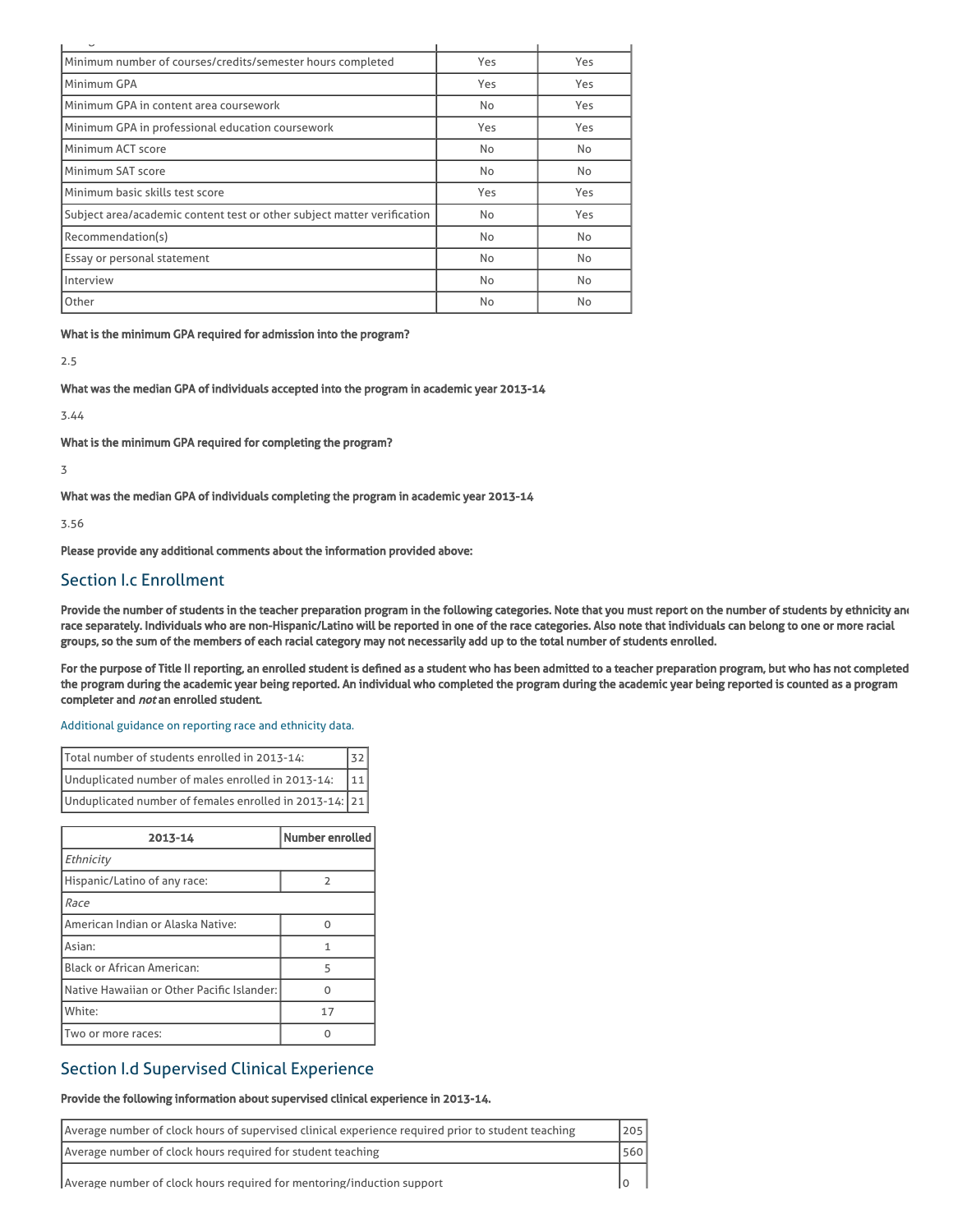|                                                                                | $\overline{\phantom{a}}$ |                                                                                                                |     |
|--------------------------------------------------------------------------------|--------------------------|----------------------------------------------------------------------------------------------------------------|-----|
|                                                                                |                          | Number of full-time equivalent faculty supervising clinical experience during this academic year               | 15  |
|                                                                                |                          | Number of adjunct faculty supervising clinical experience during this academic year (IHE and PreK-12 staff) 23 |     |
| Number of students in supervised clinical experience during this academic year |                          |                                                                                                                | 254 |

#### Please provide any additional information about or descriptions of the supervised clinical experiences:

Number of students in supervised clinical experiences include pre-internship field experiences as well as internships. All enrolled students participate in field experiences and/or internship each year. Prior year supervised clinical experiences only accounted for internships.

# Section I.e Teachers Prepared by Subject Area

Please provide the number of teachers prepared by subject area for academic year 2013-14. For the purposes of this section, number prepared means the number of program completers. "Subject area" refers to the subject area(s) an individual has been prepared to teach. An individual can be counted in more than one subject area. If no individuals were prepared in a particular subject area, please leave that cell blank. (§205(b)(1)(H))

| <b>Subject Area</b>                                                      | <b>Number Prepared</b> |
|--------------------------------------------------------------------------|------------------------|
| <b>Education - General</b>                                               |                        |
| Teacher Education - Special Education                                    | 3                      |
| Teacher Education - Early Childhood Education                            | 12                     |
| Teacher Education - Elementary Education                                 | 12                     |
| Teacher Education - Junior High/Intermediate/Middle School Education     |                        |
| Teacher Education - Secondary Education                                  | 18                     |
| Teacher Education - Multiple Levels                                      |                        |
| <b>Teacher Education - Agriculture</b>                                   |                        |
| <b>Teacher Education - Art</b>                                           | 1                      |
| Teacher Education - Business                                             |                        |
| Teacher Education - English/Language Arts                                | 3                      |
| Teacher Education - Foreign Language                                     |                        |
| Teacher Education - Health                                               | 1                      |
| Teacher Education - Family and Consumer Sciences/Home Economics          |                        |
| Teacher Education - Technology Teacher Education/Industrial Arts         |                        |
| <b>Teacher Education - Mathematics</b>                                   | 4                      |
| Teacher Education - Music                                                |                        |
| Teacher Education - Physical Education and Coaching                      | 1                      |
| Teacher Education - Reading                                              |                        |
| Teacher Education - Science Teacher Education/General Science            |                        |
| <b>Teacher Education - Social Science</b>                                | 6                      |
| Teacher Education - Social Studies                                       | 6                      |
| Teacher Education - Technical Education                                  |                        |
| Teacher Education - Computer Science                                     |                        |
| Teacher Education - Biology                                              | 3                      |
| Teacher Education - Chemistry                                            |                        |
| <b>Teacher Education - Drama and Dance</b>                               |                        |
| <b>Teacher Education - French</b>                                        |                        |
| <b>Teacher Education - German</b>                                        |                        |
| <b>Teacher Education - History</b>                                       | 7                      |
| <b>Teacher Education - Physics</b>                                       |                        |
| <b>Teacher Education - Spanish</b>                                       |                        |
| <b>Teacher Education - Speech</b>                                        |                        |
| Teacher Education - Geography                                            | 6                      |
| <b>Teacher Education - Latin</b>                                         |                        |
| <b>Teacher Education - Psychology</b>                                    |                        |
| <b>Teacher Education - Earth Science</b>                                 |                        |
| Teacher Education - English as a Second Language                         |                        |
| Teacher Education - Bilingual, Multilingual, and Multicultural Education |                        |
| <b>Education - Other</b>                                                 |                        |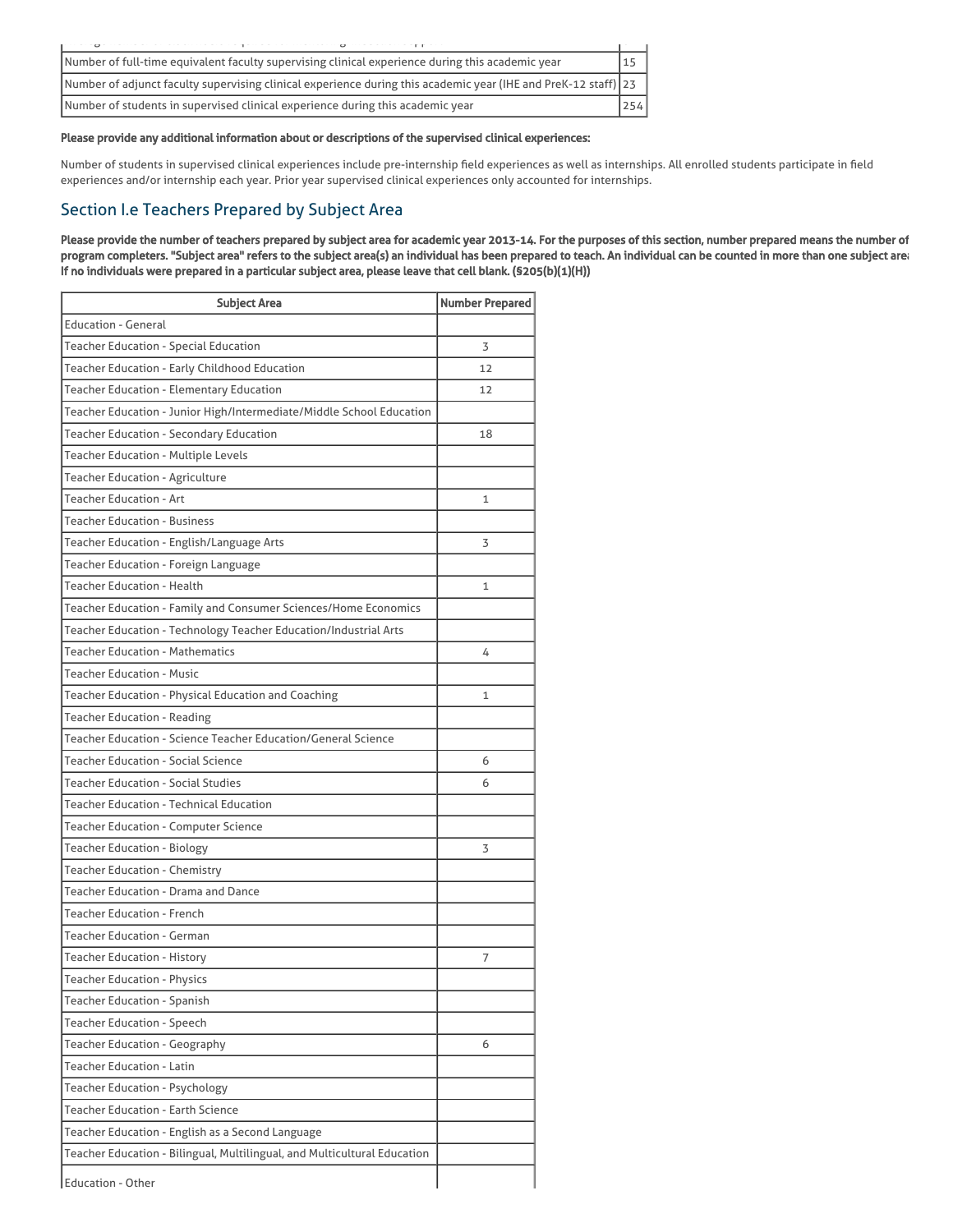# Section I.e Teachers Prepared by Academic Major

Please provide the number of teachers prepared by academic major for academic year 2013-14. For the purposes of this section, number prepared means the numbe of program completers. "Academic major" refers to the actual major(s) declared by the program completer. An individual can be counted in more than one academic major. If no individuals were prepared in a particular academic major, please leave that cell blank. (§205(b)(1)(H))

| <b>Academic Major</b>                                                    | <b>Number Prepared</b> |
|--------------------------------------------------------------------------|------------------------|
| <b>Education - General</b>                                               |                        |
| Teacher Education - Special Education                                    | 3                      |
| Teacher Education - Early Childhood Education                            | 12                     |
| Teacher Education - Elementary Education                                 | 12                     |
| Teacher Education - Junior High/Intermediate/Middle School Education     |                        |
| Teacher Education - Secondary Education                                  | 18                     |
| <b>Teacher Education - Agriculture</b>                                   |                        |
| <b>Teacher Education - Art</b>                                           | 1                      |
| <b>Teacher Education - Business</b>                                      |                        |
| Teacher Education - English/Language Arts                                | 3                      |
| Teacher Education - Foreign Language                                     |                        |
| <b>Teacher Education - Health</b>                                        |                        |
| Teacher Education - Family and Consumer Sciences/Home Economics          |                        |
| Teacher Education - Technology Teacher Education/Industrial Arts         |                        |
| <b>Teacher Education - Mathematics</b>                                   | 4                      |
| <b>Teacher Education - Music</b>                                         |                        |
| Teacher Education - Physical Education and Coaching                      | $\mathbf{1}$           |
| <b>Teacher Education - Reading</b>                                       |                        |
| <b>Teacher Education - Science</b>                                       |                        |
| <b>Teacher Education - Social Science</b>                                | 6                      |
| <b>Teacher Education - Social Studies</b>                                |                        |
| Teacher Education - Technical Education                                  |                        |
| Teacher Education - Computer Science                                     |                        |
| <b>Teacher Education - Biology</b>                                       | 3                      |
| Teacher Education - Chemistry                                            |                        |
| Teacher Education - Drama and Dance                                      |                        |
| <b>Teacher Education - French</b>                                        |                        |
| <b>Teacher Education - German</b>                                        |                        |
| Teacher Education - History                                              | $\mathbf{1}$           |
| <b>Teacher Education - Physics</b>                                       |                        |
| Teacher Education - Spanish                                              |                        |
| <b>Teacher Education - Speech</b>                                        |                        |
| <b>Teacher Education - Geography</b>                                     |                        |
| <b>Teacher Education - Latin</b>                                         |                        |
| <b>Teacher Education - Psychology</b>                                    |                        |
| <b>Teacher Education - Earth Science</b>                                 |                        |
| Teacher Education - English as a Second Language                         |                        |
| Teacher Education - Bilingual, Multilingual, and Multicultural Education |                        |
| <b>Education - Curriculum and Instruction</b>                            |                        |
| Education - Social and Philosophical Foundations of Education            |                        |
| Liberal Arts/Humanities                                                  |                        |
| Psychology                                                               |                        |
| Social Sciences                                                          |                        |
| Anthropology                                                             |                        |
| Economics                                                                |                        |
| Congraphy and Cartography                                                |                        |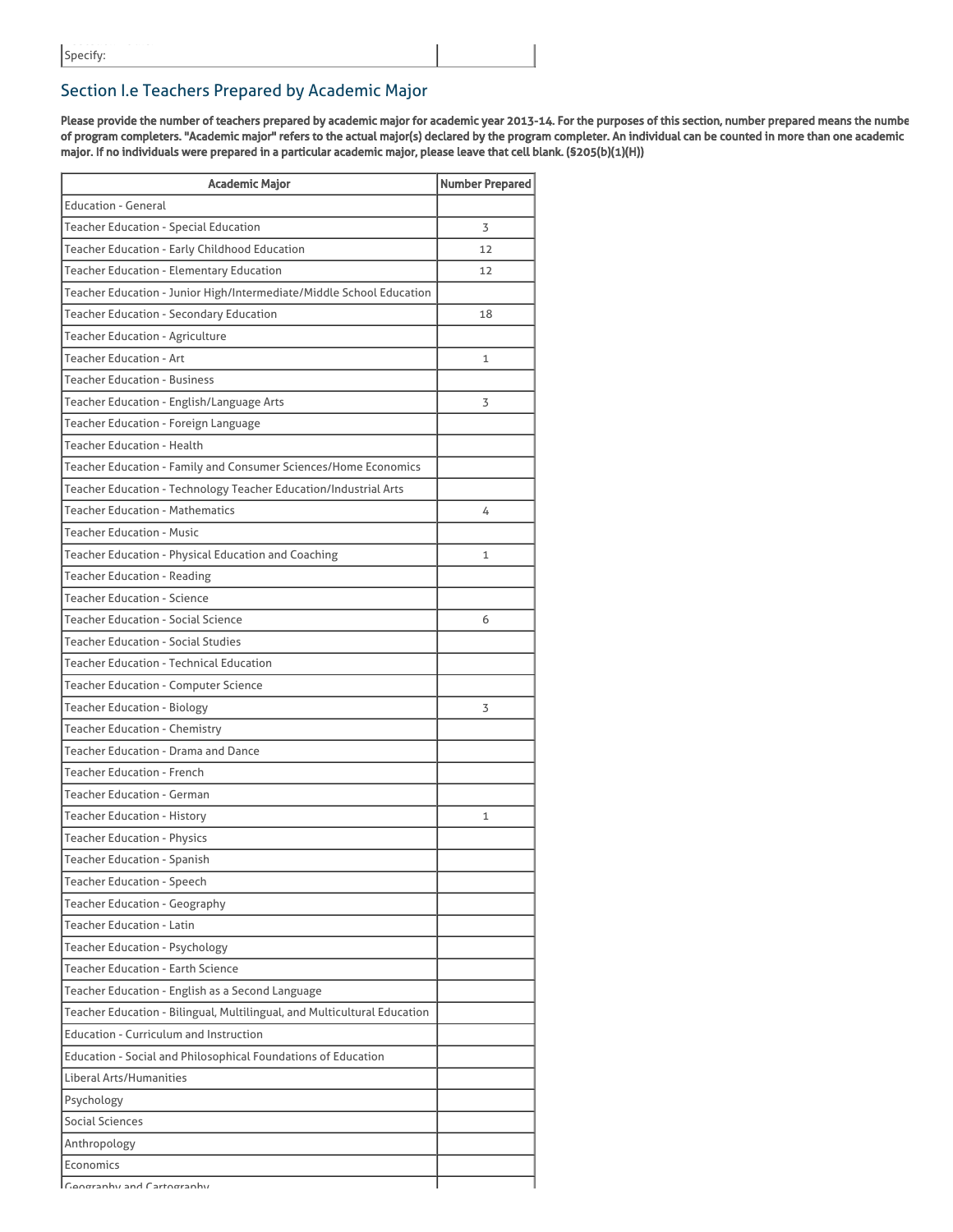| denkiahiin alin raimatiahiin                       |   |
|----------------------------------------------------|---|
| <b>Political Science and Government</b>            |   |
| Sociology                                          |   |
| <b>Visual and Performing Arts</b>                  |   |
| History                                            | 1 |
| Foreign Languages                                  |   |
| Family and Consumer Sciences/Human Sciences        |   |
| English Language/Literature                        | 3 |
| Philosophy and Religious Studies                   |   |
| Agriculture                                        |   |
| Communication or Journalism                        |   |
| Engineering                                        |   |
| Biology                                            | 3 |
| <b>Mathematics and Statistics</b>                  |   |
| <b>Physical Sciences</b>                           |   |
| Astronomy and Astrophysics                         |   |
| Atmospheric Sciences and Meteorology               |   |
| Chemistry                                          |   |
| <b>Geological and Earth Sciences/Geosciences</b>   |   |
| Physics                                            |   |
| <b>Business/Business Administration/Accounting</b> |   |
| <b>Computer and Information Sciences</b>           |   |
| Other<br>Specify:                                  |   |

# Section I.f Program Completers

Provide the total number of teacher preparation program completers in each of the following academic years:

2013-14: 34

2012-13: 44

2011-12: 47

## Section II Annual Goals - Mathematics

Each institution of higher education (IHE) that conducts a traditional teacher preparation program (including programs that offer any ongoing professional development programs) or alternative route to state credential program, and that enrolls students receiving Federal assistance under this Act, shall set annual quantifiable goals for increasing the number of prospective teachers trained in teacher shortage areas designated by the Secretary or by the state educational agency including mathematics, science, special education, and instruction of limited English proficient students. ([§205\(a\)\(1\)\(A\)\(ii\), §206\(a\)\)](http://frwebgate.access.gpo.gov/cgi-bin/getdoc.cgi?dbname=110_cong_public_laws&docid=f:publ315.110.pdf)

Information about teacher shortage areas can be found at [http://www2.ed.gov/about/offices/list/ope/pol/tsa.html.](http://www2.ed.gov/about/offices/list/ope/pol/tsa.html)

Please provide the information below about your program's goals to increase the number of prospective teachers in mathematics in each of three academic years.

Academic year 2013-14

Did your program prepare teachers in mathematics in 2013-14?

Yes

How many prospective teachers did your program plan to add in mathematics in 2013-14?

2

Did your program meet the goal for prospective teachers set in mathematics in 2013-14?

Yes

Description of strategies used to achieve goal, if applicable:

Encourage candidates to particvipate in the federally-funded TEACH grant program for critical need areas.

Description of steps to improve performance in meeting goal or lessons learned in meeting goal, if applicable:

Provide any additional comments, exceptions and explanations below: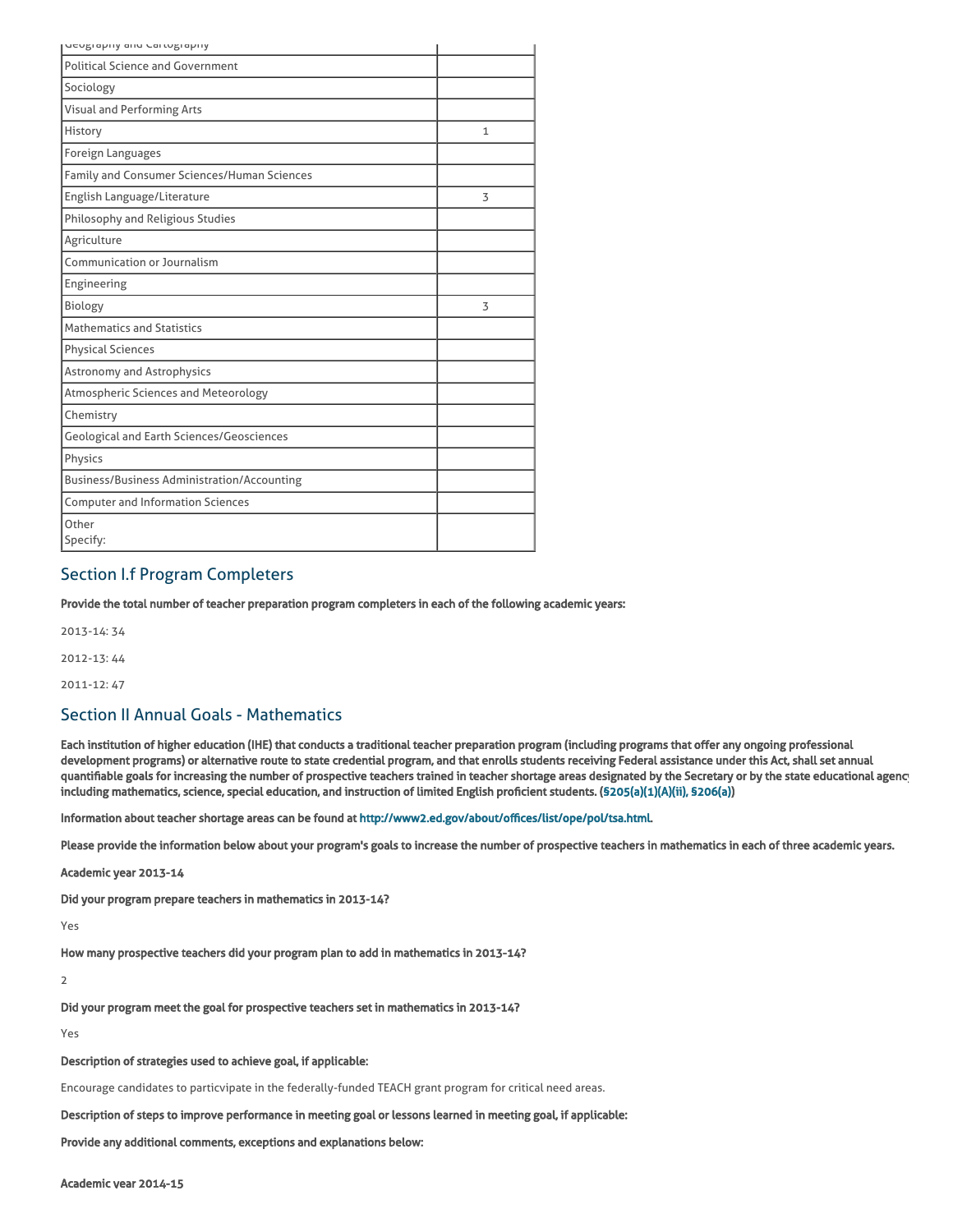Academic year 2014-15

#### Is your program preparing teachers in mathematics in 2014-15?

Yes

How many prospective teachers did your program plan to add in mathematics in 2014-15?

2

Provide any additional comments, exceptions and explanations below:

Academic year 2015-16

Will your program prepare teachers in mathematics in 2015-16?

Yes

How many prospective teachers does your program plan to add in mathematics in 2015-16?

2

Provide any additional comments, exceptions and explanations below:

## Section II Annual Goals - Science

Each institution of higher education (IHE) that conducts a traditional teacher preparation program (including programs that offer any ongoing professional development programs) or alternative route to state credential program, and that enrolls students receiving Federal assistance under this Act, shall set annual quantifiable goals for increasing the number of prospective teachers trained in teacher shortage areas designated by the Secretary or by the state educational agency including mathematics, science, special education, and instruction of limited English proficient students. ([§205\(a\)\(1\)\(A\)\(ii\), §206\(a\)\)](http://frwebgate.access.gpo.gov/cgi-bin/getdoc.cgi?dbname=110_cong_public_laws&docid=f:publ315.110.pdf)

Information about teacher shortage areas can be found at [http://www2.ed.gov/about/offices/list/ope/pol/tsa.html.](http://www2.ed.gov/about/offices/list/ope/pol/tsa.html)

Please provide the information below about your program's goals to increase the number of prospective teachers in science in each of three academic years.

Academic year 2013-14

Did your program prepare teachers in science in 2013-14?

Yes

How many prospective teachers did your program plan to add in science in 2013-14?

5

Did your program meet the goal for prospective teachers set in science in 2013-14?

Yes

#### Description of strategies used to achieve goal, if applicable:

Encourage candidates to particvipate in the federally-funded TEACH grant program for critical need areas.

#### Description of steps to improve performance in meeting goal or lessons learned in meeting goal, if applicable:

Continue to encourage candidates to particvipate in the federally-funded TEACH grant program for critical need areas. Continue recruitment for graduate studnets in secondary education.

#### Provide any additional comments, exceptions and explanations below:

Academic year 2014-15

Is your program preparing teachers in science in 2014-15?

Yes

How many prospective teachers did your program plan to add in science in 2014-15?

5

Provide any additional comments, exceptions and explanations below:

Academic year 2015-16

Will your program prepare teachers in science in 2015-16?

Yes

How many prospective teachers does your program plan to add in science in 2015-16?

5

Provide any additional comments, exceptions and explanations below: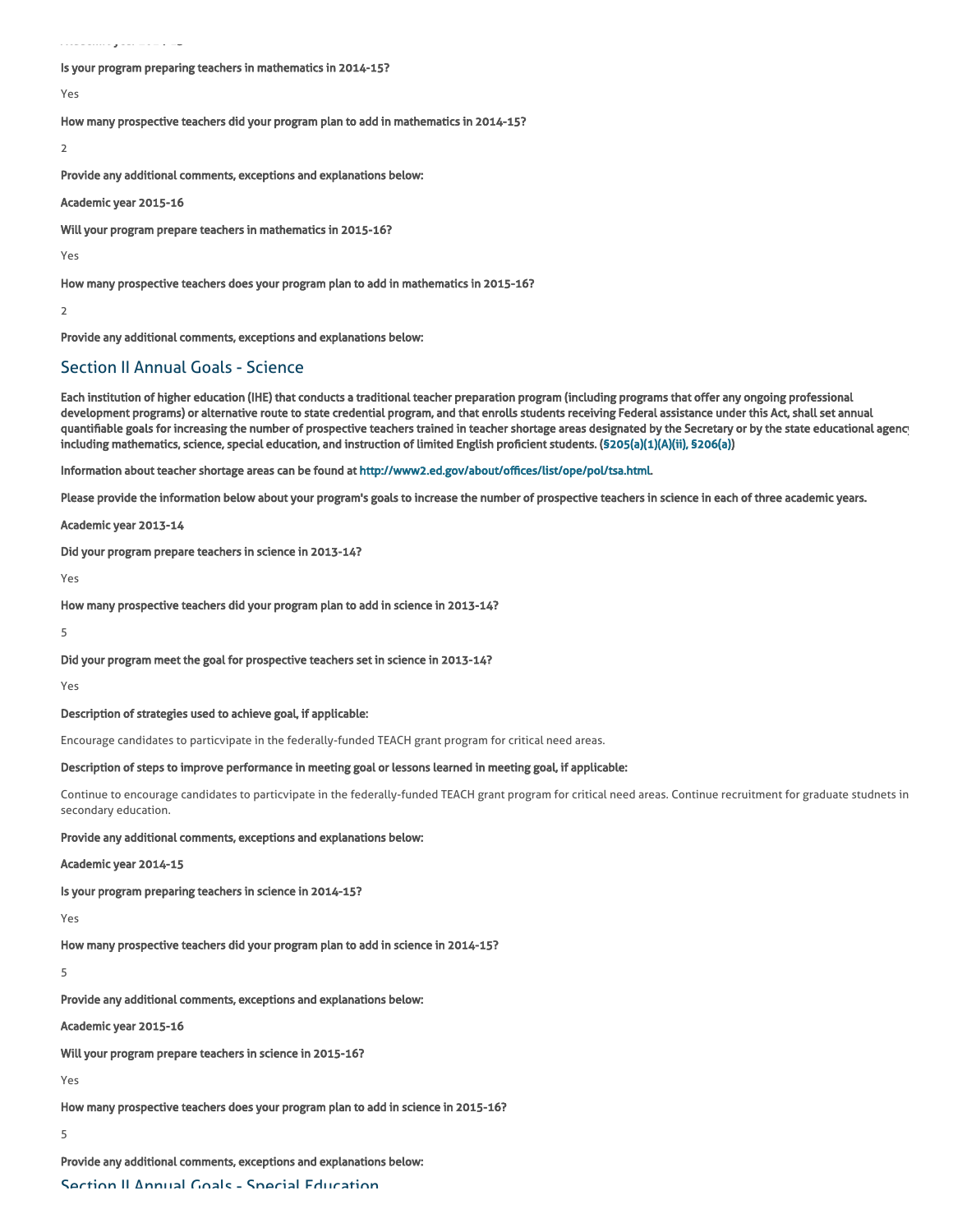#### Section II Annual Goals - Special Education

Each institution of higher education (IHE) that conducts a traditional teacher preparation program (including programs that offer any ongoing professional development programs) or alternative route to state credential program, and that enrolls students receiving Federal assistance under this Act, shall set annual quantifiable goals for increasing the number of prospective teachers trained in teacher shortage areas designated by the Secretary or by the state educational agency including mathematics, science, special education, and instruction of limited English proficient students. ([§205\(a\)\(1\)\(A\)\(ii\), §206\(a\)\)](http://frwebgate.access.gpo.gov/cgi-bin/getdoc.cgi?dbname=110_cong_public_laws&docid=f:publ315.110.pdf)

Information about teacher shortage areas can be found at [http://www2.ed.gov/about/offices/list/ope/pol/tsa.html.](http://www2.ed.gov/about/offices/list/ope/pol/tsa.html)

Please provide the information below about your program's goals to increase the number of prospective teachers in special education in each of three academic years.

Academic year 2013-14

Did your program prepare teachers in special education in 2013-14?

Yes

How many prospective teachers did your program plan to add in special education in 2013-14?

5

Did your program meet the goal for prospective teachers set in special education in 2013-14?

No

Description of strategies used to achieve goal, if applicable:

Description of steps to improve performance in meeting goal or lessons learned in meeting goal, if applicable:

Provide any additional comments, exceptions and explanations below:

Academic year 2014-15

Is your program preparing teachers in special education in 2014-15?

Yes

How many prospective teachers did your program plan to add in special education in 2014-15?

3

Provide any additional comments, exceptions and explanations below:

Academic year 2015-16

Will your program prepare teachers in special education in 2015-16?

Yes

How many prospective teachers does your program plan to add in special education in 2015-16?

3

Provide any additional comments, exceptions and explanations below:

## Section II Annual Goals - Instruction of Limited English Proficient Students

Each institution of higher education (IHE) that conducts a traditional teacher preparation program (including programs that offer any ongoing professional development programs) or alternative route to state credential program, and that enrolls students receiving Federal assistance under this Act, shall set annual quantifiable goals for increasing the number of prospective teachers trained in teacher shortage areas designated by the Secretary or by the state educational agency including mathematics, science, special education, and instruction of limited English proficient students. ([§205\(a\)\(1\)\(A\)\(ii\), §206\(a\)\)](http://frwebgate.access.gpo.gov/cgi-bin/getdoc.cgi?dbname=110_cong_public_laws&docid=f:publ315.110.pdf)

Information about teacher shortage areas can be found at [http://www2.ed.gov/about/offices/list/ope/pol/tsa.html.](http://www2.ed.gov/about/offices/list/ope/pol/tsa.html)

Please provide the information below about your program's goals to increase the number of prospective teachers in instruction of limited English proficient students in each of three academic years.

Academic year 2013-14

Did your program prepare teachers in instruction of limited English proficient students in 2013-14?

No

How many prospective teachers did your program plan to add in instruction of limited English proficient students in 2013-14?

Did your program meet the goal for prospective teachers set in instruction of limited English proficient students in 2013-14?

NA

Description of strategies used to achieve goal, if applicable:

Description of steps to improve performance in meeting goal or lessons learned in meeting goal, if applicable: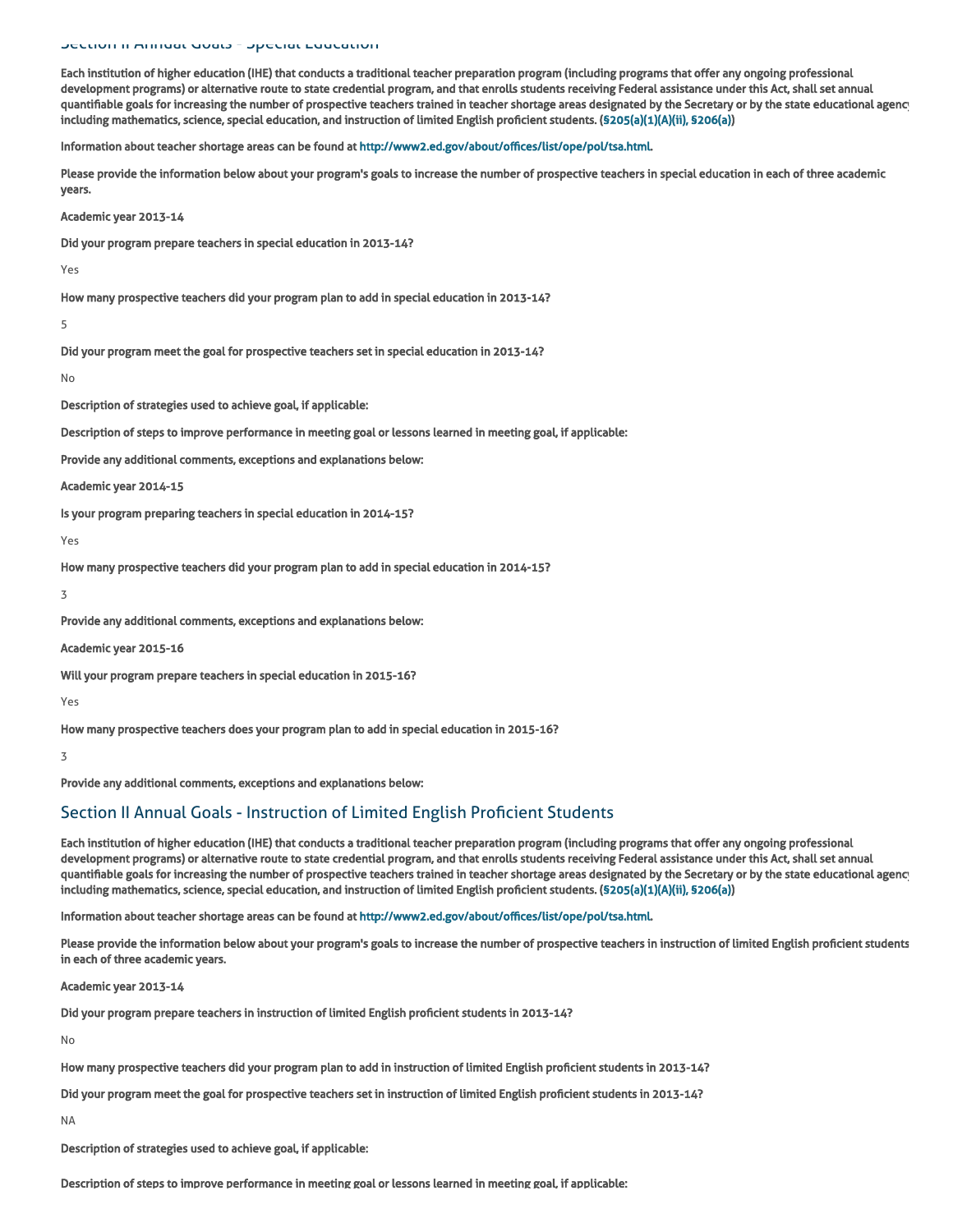Description of steps to improve performance in meeting goal or lessons learned in meeting goal, if applicable:

Provide any additional comments, exceptions and explanations below:

Academic year 2014-15

Is your program preparing teachers in instruction of limited English proficient students in 2014-15?

No

How many prospective teachers did your program plan to add in instruction of limited English proficient students in 2014-15?

Provide any additional comments, exceptions and explanations below:

Academic year 2015-16

Will your program prepare teachers in instruction of limited English proficient students in 2015-16?

No

How many prospective teachers does your program plan to add in instruction of limited English proficient students in 2015-16?

Provide any additional comments, exceptions and explanations below:

## Section II Assurances

Please certify that your institution is in compliance with the following assurances. (\$205(a)(1)(A)(iii), \$206(b)) Note: Be prepared to provide documentation and evidence for your responses, when requested, to support the following assurances.

Preparation responds to the identified needs of the local educational agencies or States where the program completers are likely to teach, based on past hiring and recruitment trends.

Yes

Yes

Preparation is closely linked with the needs of schools and the instructional decisions new teachers face in the classroom. Yes

Prospective special education teachers are prepared in core academic subjects and to instruct in core academic subjects.

Prospective general education teachers are prepared to provide instruction to students with disabilities. Yes

Prospective general education teachers are prepared to provide instruction to limited English proficient students. Yes

Prospective general education teachers are prepared to provide instruction to students from low-income families.

Yes

#### Prospective teachers are prepared to effectively teach in urban and rural schools, as applicable. Yes

#### Describe your institution's most successful strategies in meeting the assurances listed above:

Clinical experiences in diverse settings; partnerships with school systems including planning of experiences and assignments; All these assurances are integrated in courses and internship and assessed at the midpoint and program completion.

## Section III Assessment Pass Rates

| Assessment code - Assessment name<br><b>Test Company</b><br>Group                                                           | <b>Number</b><br>taking<br>tests | Avg.<br>scaled  <br>score | <b>Number</b><br>passing<br>tests | Pass<br>rate<br>(%) |
|-----------------------------------------------------------------------------------------------------------------------------|----------------------------------|---------------------------|-----------------------------------|---------------------|
| ETS5134-ART CONTENT KNOWLEDGE<br><b>Educational Testing Service (ETS)</b><br>All program completers, 2013-14                | 1                                |                           |                                   |                     |
| ETS5134-ART CONTENT KNOWLEDGE<br><b>Educational Testing Service (ETS)</b><br>All program completers, 2012-13                | $\overline{2}$                   |                           |                                   |                     |
| ETS0133-ART CONTENT KNOWLEDGE (DISCONTINUED)<br><b>Educational Testing Service (ETS)</b><br>All program completers, 2012-13 | 3                                |                           |                                   |                     |
| ETS0235-BIOLOGY CONTENT KNOWLEDGE<br><b>Educational Testing Service (ETS)</b><br>Other enrolled students                    | 4                                |                           |                                   |                     |
| ETS0235-BIOLOGY CONTENT KNOWLEDGE<br><b>Educational Testing Service (ETS)</b><br>All program completers, 2013-14            | 3                                |                           |                                   |                     |
| ETS0235-BIOLOGY CONTENT KNOWLEDGE                                                                                           |                                  |                           |                                   |                     |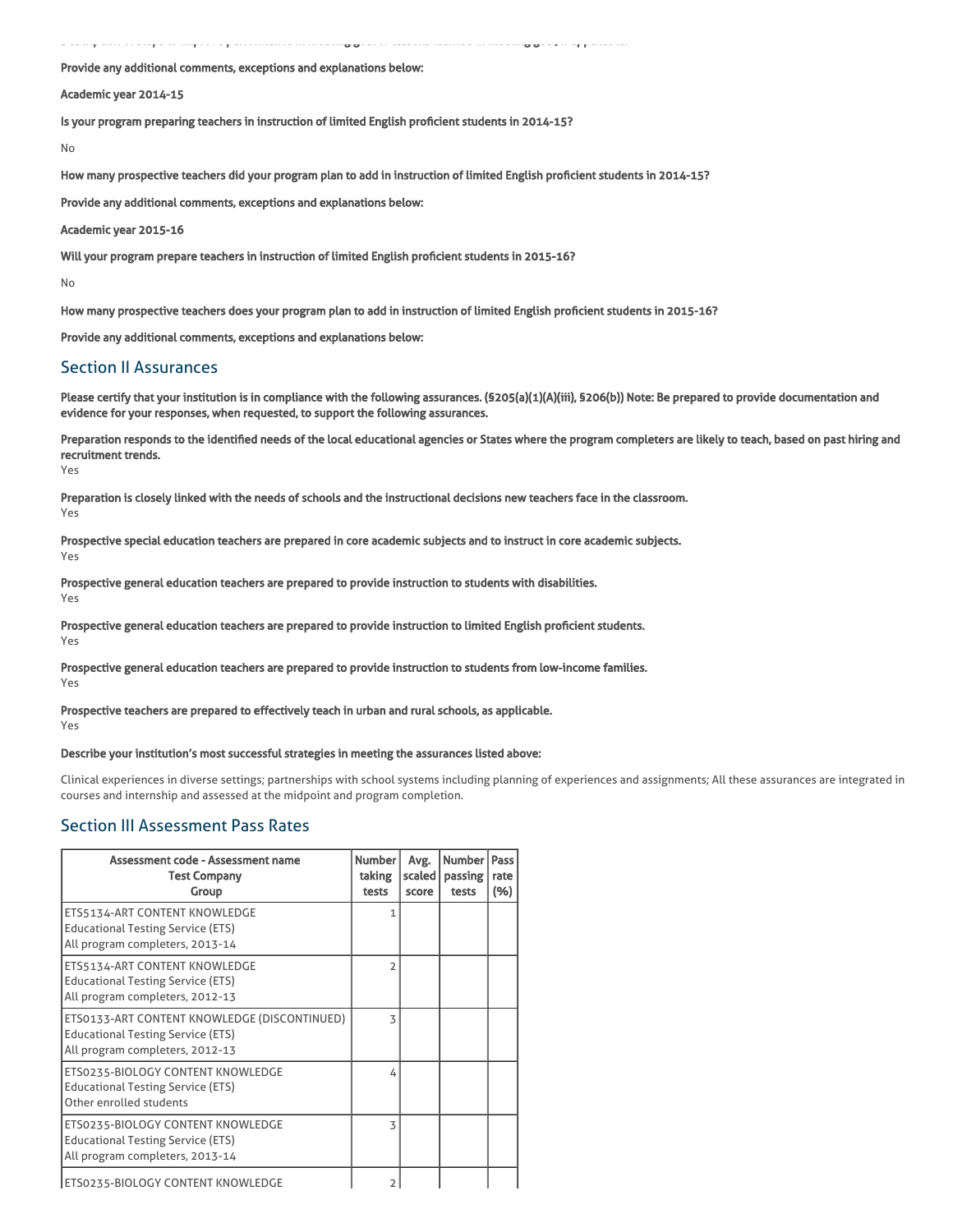| <b>Educational Testing Service (ETS)</b><br>All program completers, 2012-13                                                |    |     |    |     |
|----------------------------------------------------------------------------------------------------------------------------|----|-----|----|-----|
| ETS0235-BIOLOGY CONTENT KNOWLEDGE<br><b>Educational Testing Service (ETS)</b><br>All program completers, 2011-12           | 2  |     |    |     |
| ETS5022-EARLY CHILDHOOD CONTENT KNOWLEDGE<br><b>Educational Testing Service (ETS)</b><br>Other enrolled students           | 1  |     |    |     |
| ETS5014-ELEM ED CONTENT KNOWLEDGE<br><b>Educational Testing Service (ETS)</b><br>Other enrolled students                   | 25 | 163 | 24 | 96  |
| ETS5014-ELEM ED CONTENT KNOWLEDGE<br><b>Educational Testing Service (ETS)</b><br>All program completers, 2013-14           | 16 | 162 | 16 | 100 |
| ETS5014-ELEM ED CONTENT KNOWLEDGE<br><b>Educational Testing Service (ETS)</b><br>All program completers, 2012-13           | 20 | 159 | 20 | 100 |
| ETS5014-ELEM ED CONTENT KNOWLEDGE<br><b>Educational Testing Service (ETS)</b><br>All program completers, 2011-12           | 24 | 162 | 24 | 100 |
| ETS5033-ELEM ED MULTI SUBJ MATHEMATICS<br><b>Educational Testing Service (ETS)</b><br>Other enrolled students              | 7  |     |    |     |
| ETS5032-ELEM ED MULTI SUBJ READING LANG ARTS<br>Educational Testing Service (ETS)<br>Other enrolled students               | 7  |     |    |     |
| ETS5035-ELEM ED MULTI SUBJ SCIENCES<br><b>Educational Testing Service (ETS)</b><br>Other enrolled students                 | 7  |     |    |     |
| ETS5034-ELEM ED MULTI SUBJ SOCIAL STUDIES<br><b>Educational Testing Service (ETS)</b><br>Other enrolled students           | 7  |     |    |     |
| ETS0041-ENG LANG LIT COMP CONTENT KNOWLEDGE<br><b>Educational Testing Service (ETS)</b><br>Other enrolled students         | 5  |     |    |     |
| ETS0041-ENG LANG LIT COMP CONTENT KNOWLEDGE<br><b>Educational Testing Service (ETS)</b><br>All program completers, 2013-14 | 3  |     |    |     |
| ETS0041-ENG LANG LIT COMP CONTENT KNOWLEDGE<br><b>Educational Testing Service (ETS)</b><br>All program completers, 2012-13 | 4  |     |    |     |
| ETS0041-ENG LANG LIT COMP CONTENT KNOWLEDGE<br><b>Educational Testing Service (ETS)</b><br>All program completers, 2011-12 | 5  |     |    |     |
| ETS5038-ENGLISH LANGUAGE ARTS: CK<br><b>Educational Testing Service (ETS)</b><br>Other enrolled students                   | 1  |     |    |     |
| ETS0435-GENERAL SCI CONTENT KNOWLEDGE<br><b>Educational Testing Service (ETS)</b><br>Other enrolled students               | 4  |     |    |     |
| ETS0435-GENERAL SCI CONTENT KNOWLEDGE<br>Educational Testing Service (ETS)<br>All program completers, 2012-13              | 3  |     |    |     |
| ETS0435-GENERAL SCI CONTENT KNOWLEDGE<br><b>Educational Testing Service (ETS)</b><br>All program completers, 2011-12       | 1  |     |    |     |
| ETS0061-MATHEMATICS CONTENT KNOWLEDGE<br>Educational Testing Service (ETS)<br>Other enrolled students                      | 5  |     |    |     |
| ETS0061-MATHEMATICS CONTENT KNOWLEDGE<br><b>Educational Testing Service (ETS)</b><br>All program completers, 2013-14       | 4  |     |    |     |
| ETS0061-MATHEMATICS CONTENT KNOWLEDGE<br>Educational Testing Service (ETS)                                                 | 2  |     |    |     |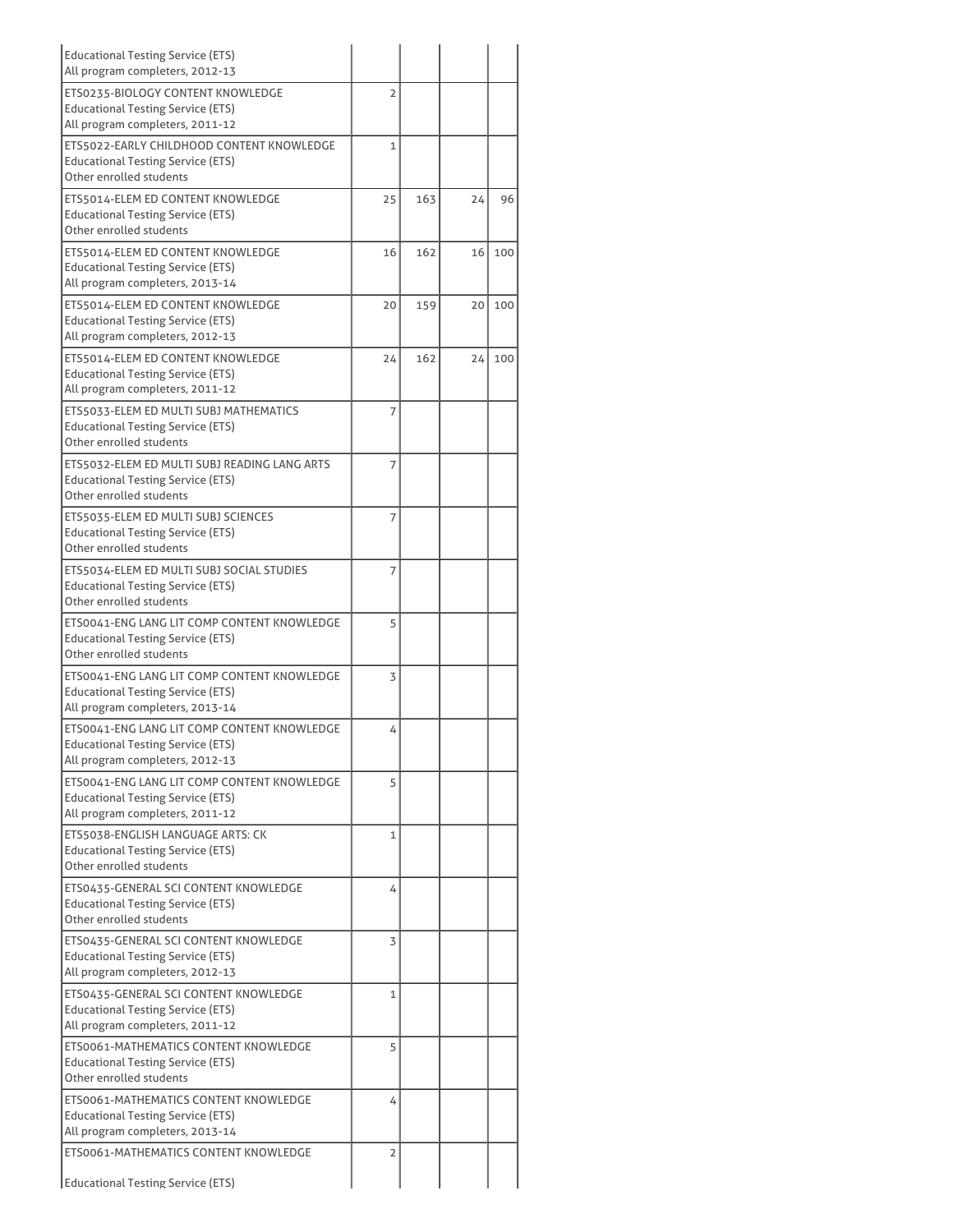| All program completers, 2012-13          |                |     |    |     |
|------------------------------------------|----------------|-----|----|-----|
| ETS0061-MATHEMATICS CONTENT KNOWLEDGE    | 1              |     |    |     |
| <b>Educational Testing Service (ETS)</b> |                |     |    |     |
| All program completers, 2011-12          |                |     |    |     |
| ETS5091-PHYSICAL ED CONTENT KNOWLEDGE    | 6              |     |    |     |
| <b>Educational Testing Service (ETS)</b> |                |     |    |     |
| Other enrolled students                  |                |     |    |     |
| ETS5091-PHYSICAL ED CONTENT KNOWLEDGE    | 3              |     |    |     |
| <b>Educational Testing Service (ETS)</b> |                |     |    |     |
| All program completers, 2011-12          |                |     |    |     |
| ETS5624-PRINC LEARNING AND TEACHING 7-12 | 18             | 175 | 18 | 100 |
| <b>Educational Testing Service (ETS)</b> |                |     |    |     |
| Other enrolled students                  |                |     |    |     |
| ETS5624-PRINC LEARNING AND TEACHING 7-12 | 7              |     |    |     |
| <b>Educational Testing Service (ETS)</b> |                |     |    |     |
| All program completers, 2013-14          |                |     |    |     |
| ETS5622-PRINC LEARNING AND TEACHING K-6  | 9              |     |    |     |
| <b>Educational Testing Service (ETS)</b> |                |     |    |     |
| Other enrolled students                  |                |     |    |     |
| ETS5622-PRINC LEARNING AND TEACHING K-6  | 4              |     |    |     |
| <b>Educational Testing Service (ETS)</b> |                |     |    |     |
| All program completers, 2013-14          |                |     |    |     |
| ETS5354-SE CORE KNOWLEDGE & APPLICATIONS | 6              |     |    |     |
| <b>Educational Testing Service (ETS)</b> |                |     |    |     |
| Other enrolled students                  |                |     |    |     |
| ETS5354-SE CORE KNOWLEDGE & APPLICATIONS | 3              |     |    |     |
| <b>Educational Testing Service (ETS)</b> |                |     |    |     |
| All program completers, 2013-14          |                |     |    |     |
| ETS0081-SOCIAL STUDIES CONTENT KNOWLEDGE | 5              |     |    |     |
| <b>Educational Testing Service (ETS)</b> |                |     |    |     |
| Other enrolled students                  |                |     |    |     |
| ETS0081-SOCIAL STUDIES CONTENT KNOWLEDGE | 5              |     |    |     |
| <b>Educational Testing Service (ETS)</b> |                |     |    |     |
| All program completers, 2013-14          |                |     |    |     |
| ETS0081-SOCIAL STUDIES CONTENT KNOWLEDGE | 5              |     |    |     |
| <b>Educational Testing Service (ETS)</b> |                |     |    |     |
| All program completers, 2012-13          |                |     |    |     |
| ETS0081-SOCIAL STUDIES CONTENT KNOWLEDGE | 5              |     |    |     |
| <b>Educational Testing Service (ETS)</b> |                |     |    |     |
| All program completers, 2011-12          |                |     |    |     |
| ETS5204-TEACHING READING                 | 7              |     |    |     |
| <b>Educational Testing Service (ETS)</b> |                |     |    |     |
| Other enrolled students                  |                |     |    |     |
| ETS5204-TEACHING READING                 | 12             | 167 | 12 | 100 |
| <b>Educational Testing Service (ETS)</b> |                |     |    |     |
| All program completers, 2013-14          |                |     |    |     |
| ETS5204-TEACHING READING                 | 8              |     |    |     |
| <b>Educational Testing Service (ETS)</b> |                |     |    |     |
| All program completers, 2012-13          |                |     |    |     |
| ETS5941-WORLD AND U.S. HISTORY CK        | 3              |     |    |     |
| <b>Educational Testing Service (ETS)</b> |                |     |    |     |
| Other enrolled students                  |                |     |    |     |
| ETS5941-WORLD AND U.S. HISTORY CK        | $\overline{2}$ |     |    |     |
| <b>Educational Testing Service (ETS)</b> |                |     |    |     |
| All program completers, 2013-14          |                |     |    |     |
| ETS5941-WORLD AND U.S. HISTORY CK        | 2              |     |    |     |
| <b>Educational Testing Service (ETS)</b> |                |     |    |     |
| All program completers, 2012-13          |                |     |    |     |
| ETS5941-WORLD AND U.S. HISTORY CK        | 1              |     |    |     |
| <b>Educational Testing Service (ETS)</b> |                |     |    |     |
| All program completers, 2011-12          |                |     |    |     |

# Section III Summary Pass Rates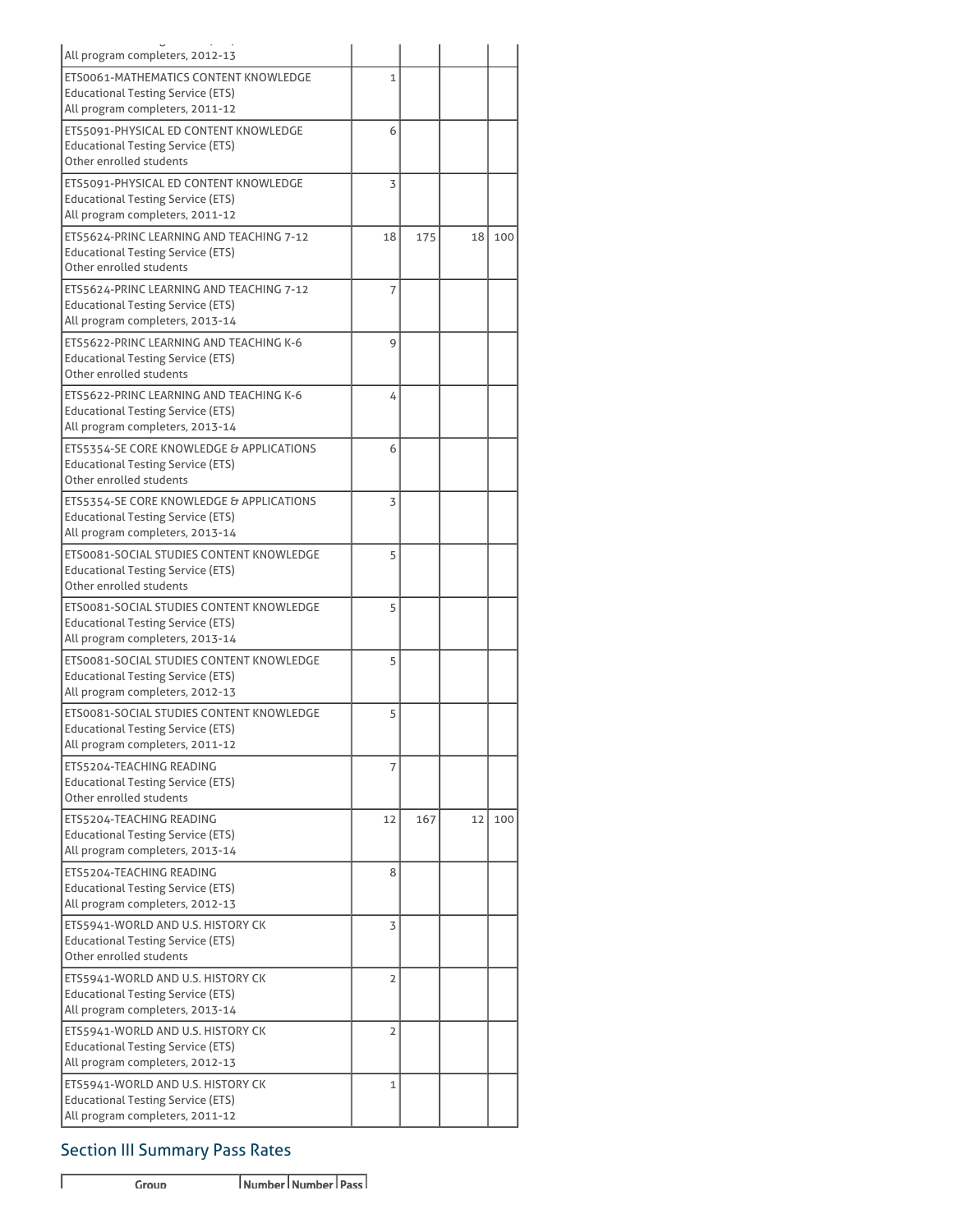|                                 | taking<br>tests | passing   rate<br>tests | (%) |
|---------------------------------|-----------------|-------------------------|-----|
| All program completers, 2013-14 | 34              | 34                      | 100 |
| All program completers, 2012-13 | 43              | 43                      | 100 |
| All program completers, 2011-12 | 42              | 42                      | 100 |

## Section IV Low-Performing

Provide the following information about the approval or accreditation of your teacher preparation program.

Is your teacher preparation program currently approved or accredited? Yes

If yes, please specify the organization(s) that approved or accredited your program:

State NCATE

Is your teacher preparation program currently under a designation as "low-performing" by the state (as per section 207(a) of the HEA of 2008)? No

# Section V Use of Technology

Provide the following information about the use of technology in your teacher preparation program. Please note that choosing 'yes' indicates that your teacher preparation program would be able to provide evidence upon request.

Does your program prepare teachers to:

- integrate technology effectively into curricula and instruction Yes
- use technology effectively to collect data to improve teaching and learning Yes
- use technology effectively to manage data to improve teaching and learning Yes
- use technology effectively to analyze data to improve teaching and learning Yes

Provide a description of the evidence that your program uses to show that it prepares teachers to integrate technology effectively into curricula and instruction, and to use technology effectively to collect, manage, and analyze data in order to improve teaching and learning for the purpose of increasing student academic achievement. Include a description of the evidence your program uses to show that it prepares teachers to use the principles of universal design for learning, as applicable. Include planning activities and a timeline if any of the four elements listed above are not currently in place.

All traditional programs have been aligned with technology standards delineated by the ALSDE and include a course specifically designed to meet these technology standards. In addition, methods courses, practicum and internship require candidates to utilize technology in their instructional planning and analysis of student learning. The curriculum and instruction classess are created from the perspective that teachers must design instruction considering multiple approaches to meet the needs of diverse learners. Assessment classes also address highlighting programs and resources that assist teachers with monitoring the progress of all students and that allow multiple means of expression to demonstrate knowledge.

# Section VI Teacher Training

Provide the following information about your teacher preparation program. Please note that choosing 'yes' indicates that your teacher preparation program would be able to provide evidence upon request.

Does your program prepare general education teachers to:

- teach students with disabilities effectively
	- Yes
- participate as a member of individualized education program teams Yes
- teach students who are limited English proficient effectively Yes

Provide a description of the evidence your program uses to show that it prepares general education teachers to teach students with disabilities effectively, including training related to participation as a member of individualized education program teams, as defined in section 614(d)(1)(B) of the *Individuals with Disabilities* Education Act, and to effectively teach students who are limited English proficient. Include planning activities and a timeline if any of the three elements listed above are not currently in place.

All general education programs have been with standards related to working with special needs students delineated by the ALSDE and include a course specifically designed to meet these standards. In addition, methods courses, practicum and internship provide candidates multiple opportunities to collaboratively plan and reflect on lessons that address special needs.

#### Does your program prepare special education teachers to:

teach students with disabilities effectively